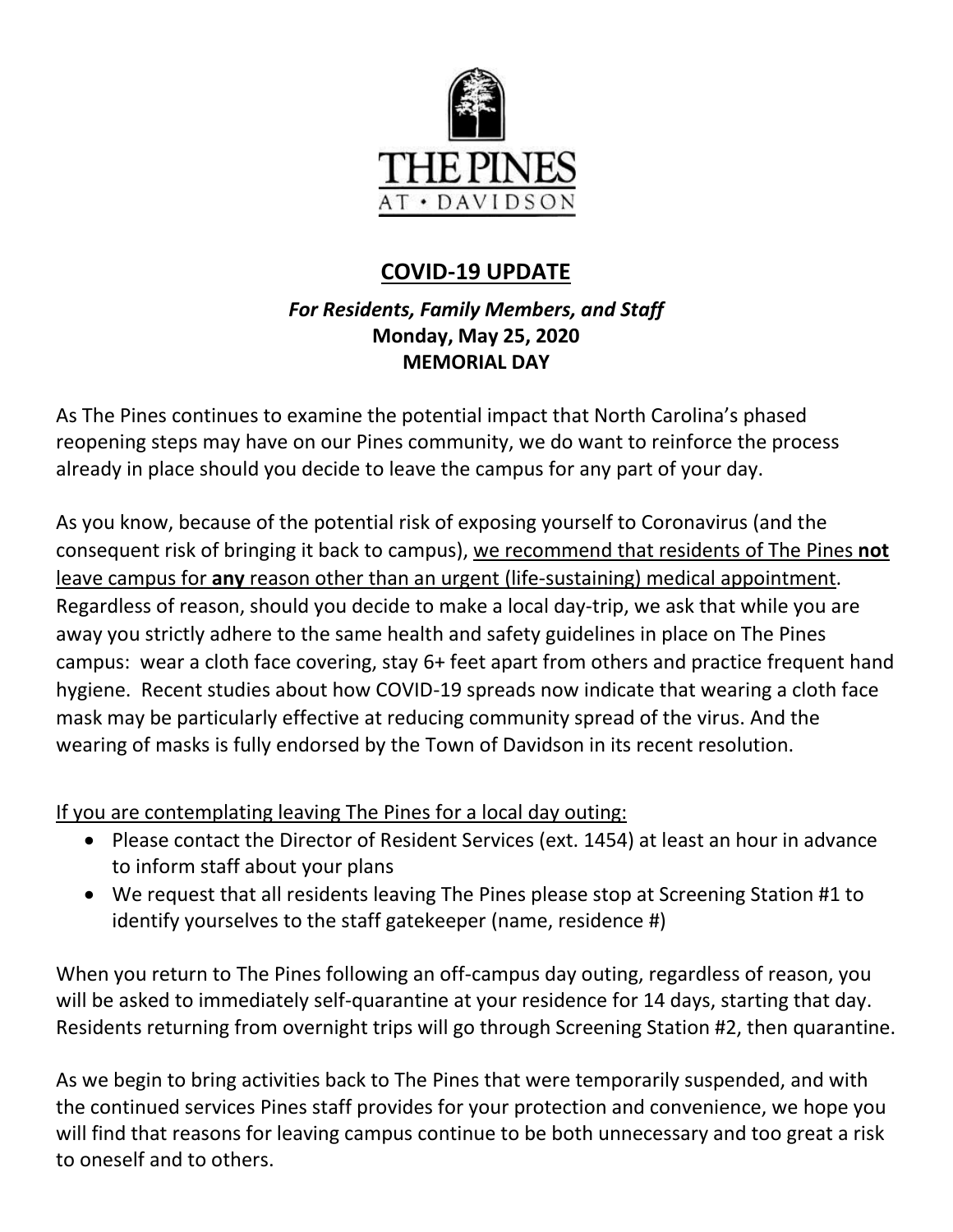#### **No New COVID-19 Cases**

**Active COVID-19 Cases at The Pines as of 5/25/20** Health Center Residents: 7 cases Health Center Staff: 3 cases Non-Health Center Staff: 4 cases

## **Helpful Information**

## **Memorial Day Remembrance**







We hope you have an opportunity to see the Memorial Day flags that have been placed in front of our Main Entrance to remember residents who served in the military whom we lost this year. Thank you, Wendy Tobin (center photo), for arranging this display and to your son, John, for performing Taps at several sites on campus.

#### **A Spectrum of Colors**

Thank you, Nancy Griffith, for sharing this photo of a beautiful rainbow (taken last Thursday night from the front of her cottage).